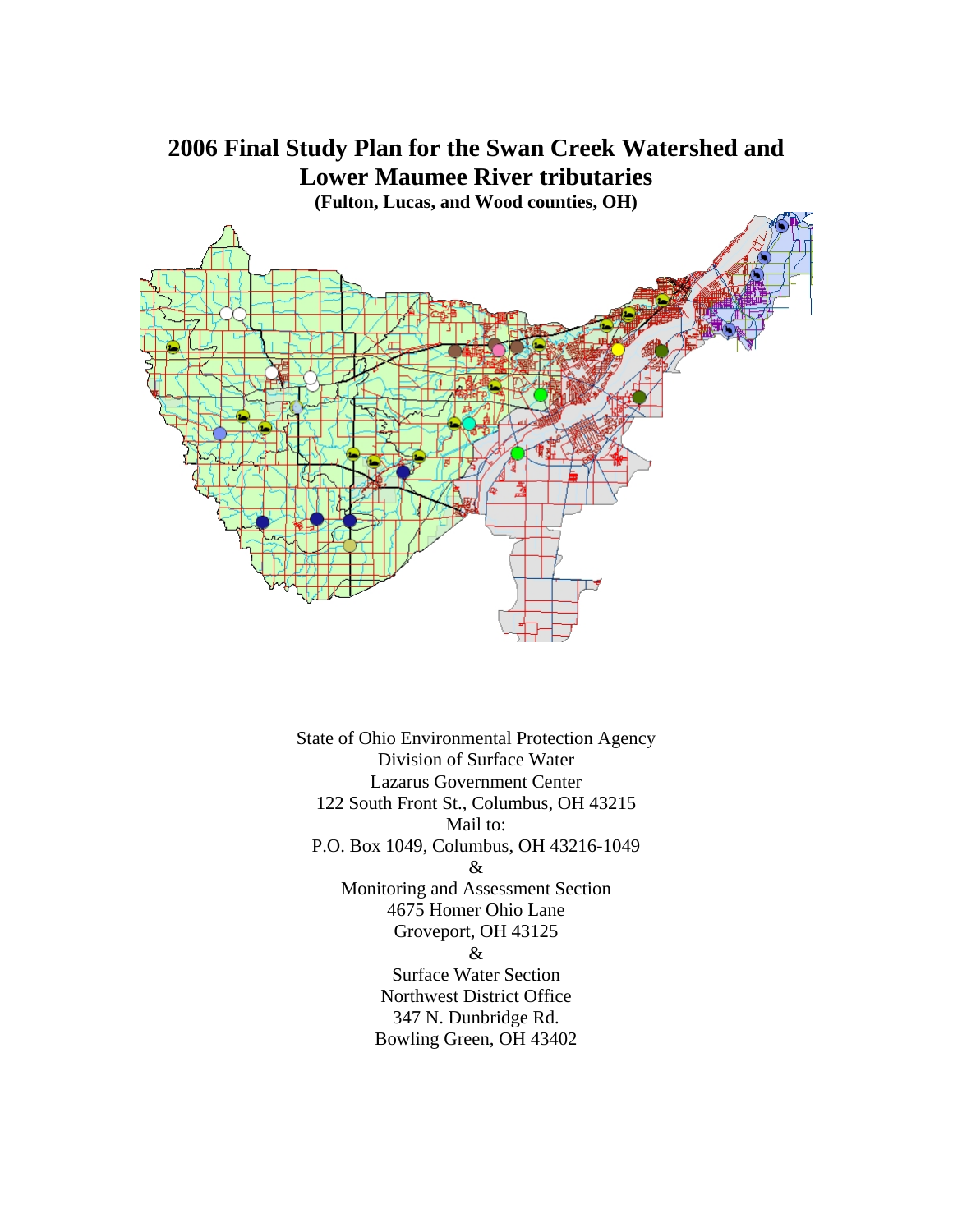### **Introduction**

As part of the five-year basin approach for NPDES permitting and the TMDL process, an intensive ambient assessment will be conducted during the 2006 field sampling season within the Swan Creek and lower Maumee River basins. The study area will include the entire length of Swan Creek and all tributaries possessing a drainage area greater than 5.0 miles². It will also include five tributaries of the lower Maumee River: Delaware Creek, Grassy Creek, Grassy Creek Diversion (RM 17.07), Otter Creek, and Heilman Ditch. A total of 31 sampling stations will be completed in the Swan Creek basin and a total of 9 sampling stations will be completed in the lower Maumee tributaries. Table 1 contains a list of all the NPDES facilities within the study area. These facilities will be targeted for evaluation of their potential aquatic influences. Ambient biology, macrohabitat quality, water column chemistry, and bacteriological data will be collected from every site.

A geometric site selection methodology was employed to derive the initial station list. This method has proved efficient in generating an objective and comprehensive collection of potential sampling sites where an assessment of an entire catchment is desired. However, a negative and unavoidable consequence of the geometric selection method includes substantial data gaps in lower or larger stream segments. It was therefore necessary to directly target these higher order segments (or tributaries) to ensure an even distribution of sampling effort. Lastly, areas that have been previously sampled and evaluated by the Ohio EPA will be revisited for the purposes of trends assessment. A list of field sampling stations can be found in Table 2.

1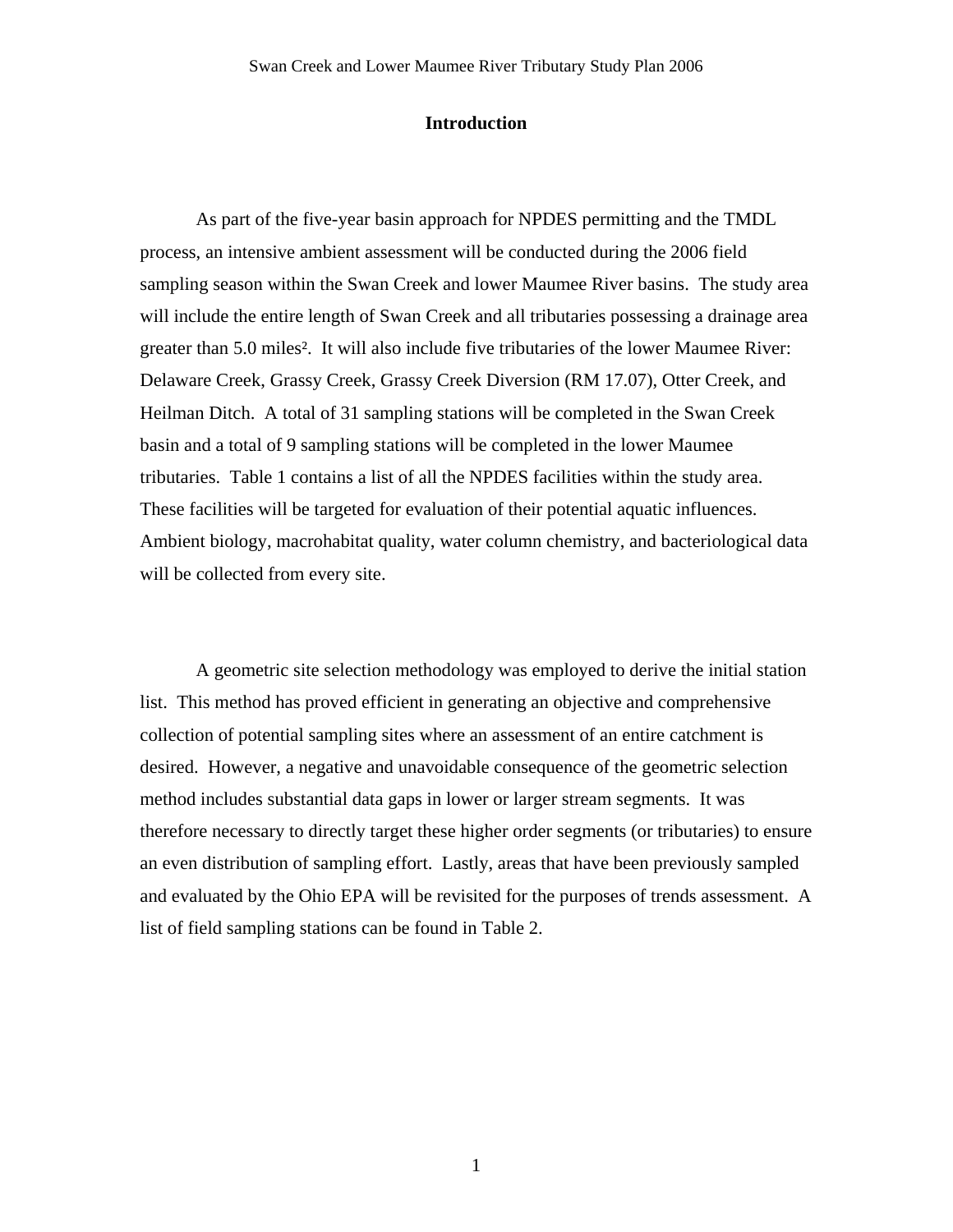## **Sampling Objectives**

- 1 Systematically sample and assess the principal drainage networks of Swan Creek and the lower Maumee River tributaries in support of the TMDL process,
- 2 Gather ambient environmental information (biological, chemical, and physical) from undesignated water bodies, to recommend an appropriate suite of Beneficial Uses (e.g., aquatic life, recreational, water supply),
- 3 Collect fish tissue samples at selected stations as listed in Table 3,
- 4 Verify the appropriateness of existing, unverified, Beneficial Use Designations,
- 5 Establish baseline ambient biological conditions at selected reference stations to evaluate the effectiveness of future pollution abatement efforts, and
- 6 Document any changes in the biological, chemical, and physical conditions of the study areas where historical information exists, thus expanding the Ohio EPA data base for statewide trends analysis (e.g., 305[b]).

### **Total Maximum Daily Load** (TMDL)

 Information collected as part of this survey will support TMDL development for the study areas. The objectives of the TMDL process are to estimate pollutant loads from the various sources within the basin, define or characterize allowable loads to support the various beneficial uses, and to allocate pollutant loads among different pollutant sources through appropriate controls (e.g., NPDES permitting, storm water management, 319 proposals, NPS controls or other abatement strategies).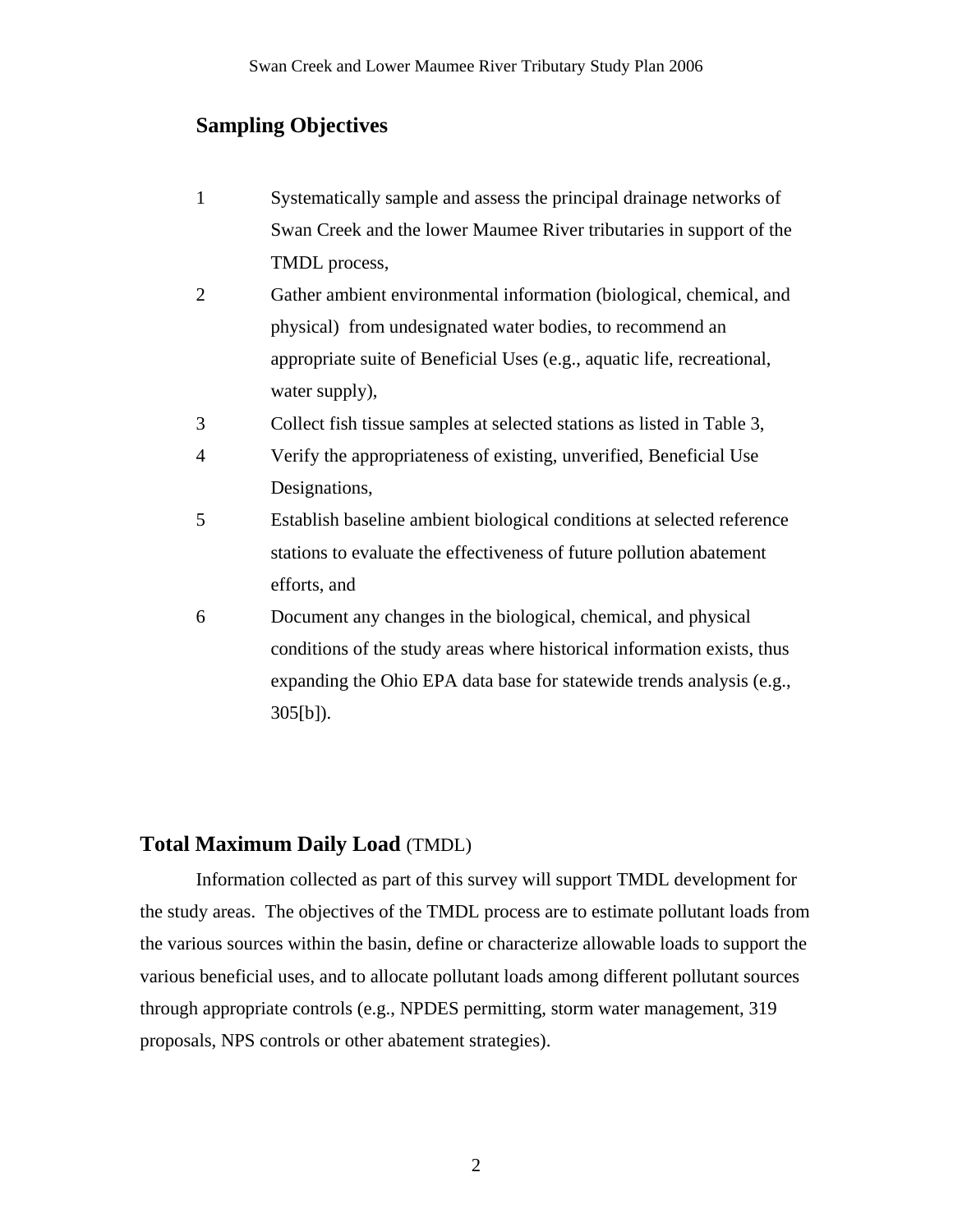The components of the TMDL process supported by this survey are primarily the identification of impaired waters, verification (and redesignating if necessary) of beneficial use designations, and sources of use impairment. These data are necessary precursors to the development of effective control or abatement strategies.

### **Aquatic Life Use Designations**

 Many of the streams contained within the study area are unassessed. Many of the Aquatic Life Use Designations for these waters were made prior to standardized approaches to the collection of instream biological data or numerical biological criteria. As a result, many of the existing Aquatic Life Use Designations for streams within the study area are classified as unverified. Further more, many water bodies within the study area are unclassified with no existing Beneficial Use Designations assigned. The Ohio EPA is obligated to review, evaluate, or recommend (where appropriate) Beneficial Uses prior to basing any permitting actions on existing, unverified designations, or entirely unclassified water bodies. Much of the sampling effort for this survey is allocated to fulfill this obligation.

### **Study Planning Team: Assigned DSW Staff**

Cherie Blair: (419) 373-3010………Team Leader/RAP/TMDL Editor Joseph Bishop: (614) 644-2874…… Modeling Mike Bolton: (614) 836-8781……... Macros Brent Kuenzli: (419) 373-3005……. District, WQ \*Ben Rich: (614) 836-8772………….Fish/TSD Editor Marc Smith: (614) 836-8771………..Fish/Fish Tissue Katie McKibben: (419) 373-3013…...District, NPS Lynette Hablitzel: (419) 373-3009…..District, Storm Water Darla Peelle: (614) 728-0035……….Public Involvement Coordinator

\*Please contact Ben Rich for any updates to this study plan\*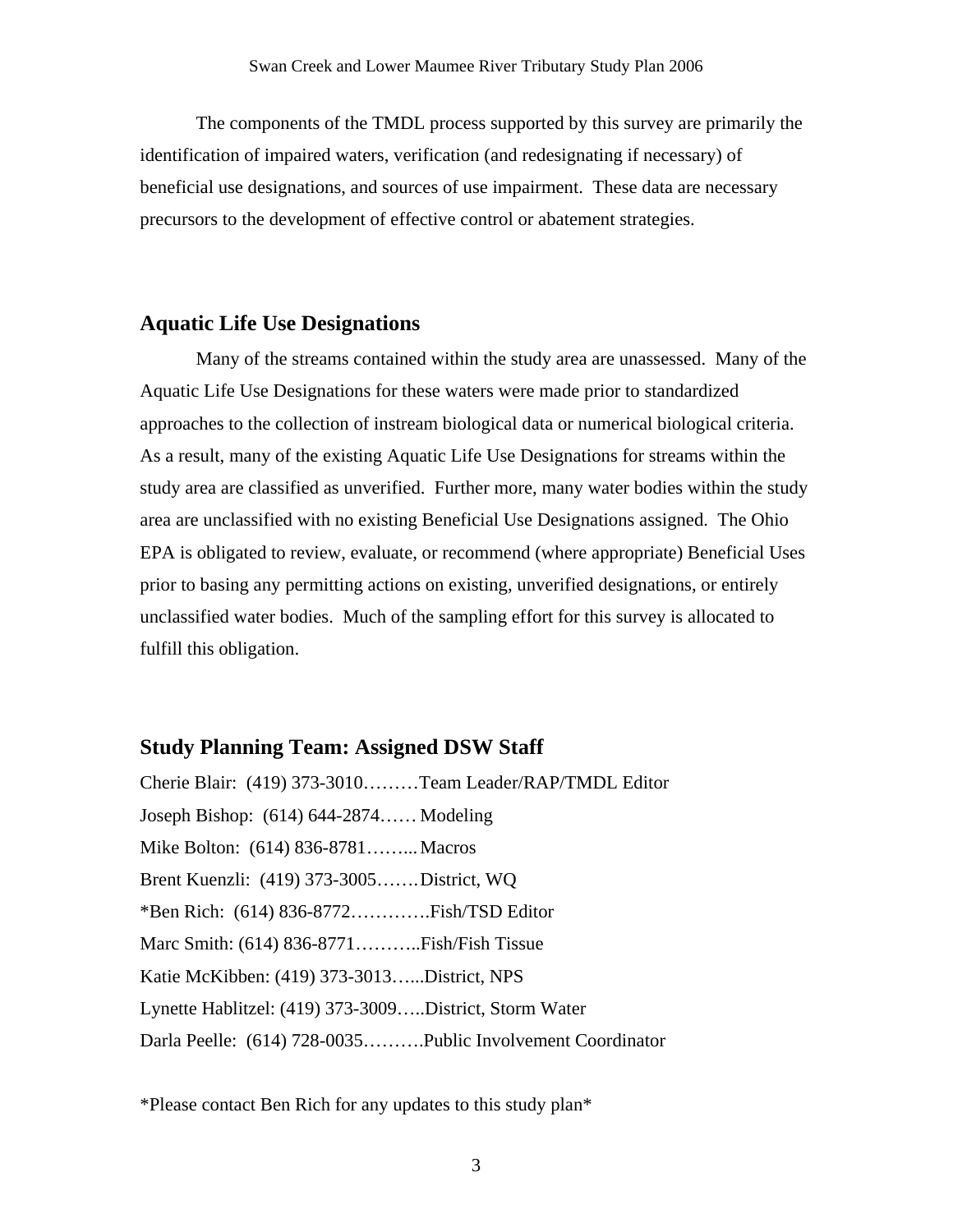**Table 1.** Facilities regulated by the National Pollutant Discharge elimination system in the Northwest District portion of the Swan Creek watershed and the lower Maumee River tributaries.

| <b>Facility Name</b>                 | Ohio EPA<br>Permit No. | <b>Receiving Stream</b>      | <b>River</b><br><b>Mile</b> | <b>Type of Treatment</b>                             |
|--------------------------------------|------------------------|------------------------------|-----------------------------|------------------------------------------------------|
| <b>Country Court</b><br><b>MHP</b>   | 2PY00060               | <b>Swan Creek</b>            | 37.6                        | extended aeration/sand<br>filtered/Cl                |
| <b>Forest MPH</b>                    | 2PY00019               | Trib. to Fewless<br>Ck. Trib | 0.03                        | extended aeration/sand<br>filtered<br>$/Cl$ /de $Cl$ |
| Peaceful Acres<br><b>MPH</b>         | 2PY00064               | <b>Blue Creek</b>            | 7.9                         | Topco sys/settling<br>/skimmer                       |
| <b>Swanton Meadows</b><br><b>MHP</b> | 2PY00022               | Ai Creek                     | 10.75                       | package plant w/Cl/<br>settling pond                 |
| Village of Swanton                   | 2PB00025               | Ai Creek                     | 3.5                         | digester/trickling<br>filters/clarifier/sand filters |
| Buckeye Pipe Line<br>Company         | 2II00019               | <b>Otter Creek</b>           | 2.38                        | hydrostatic pressure test<br>water                   |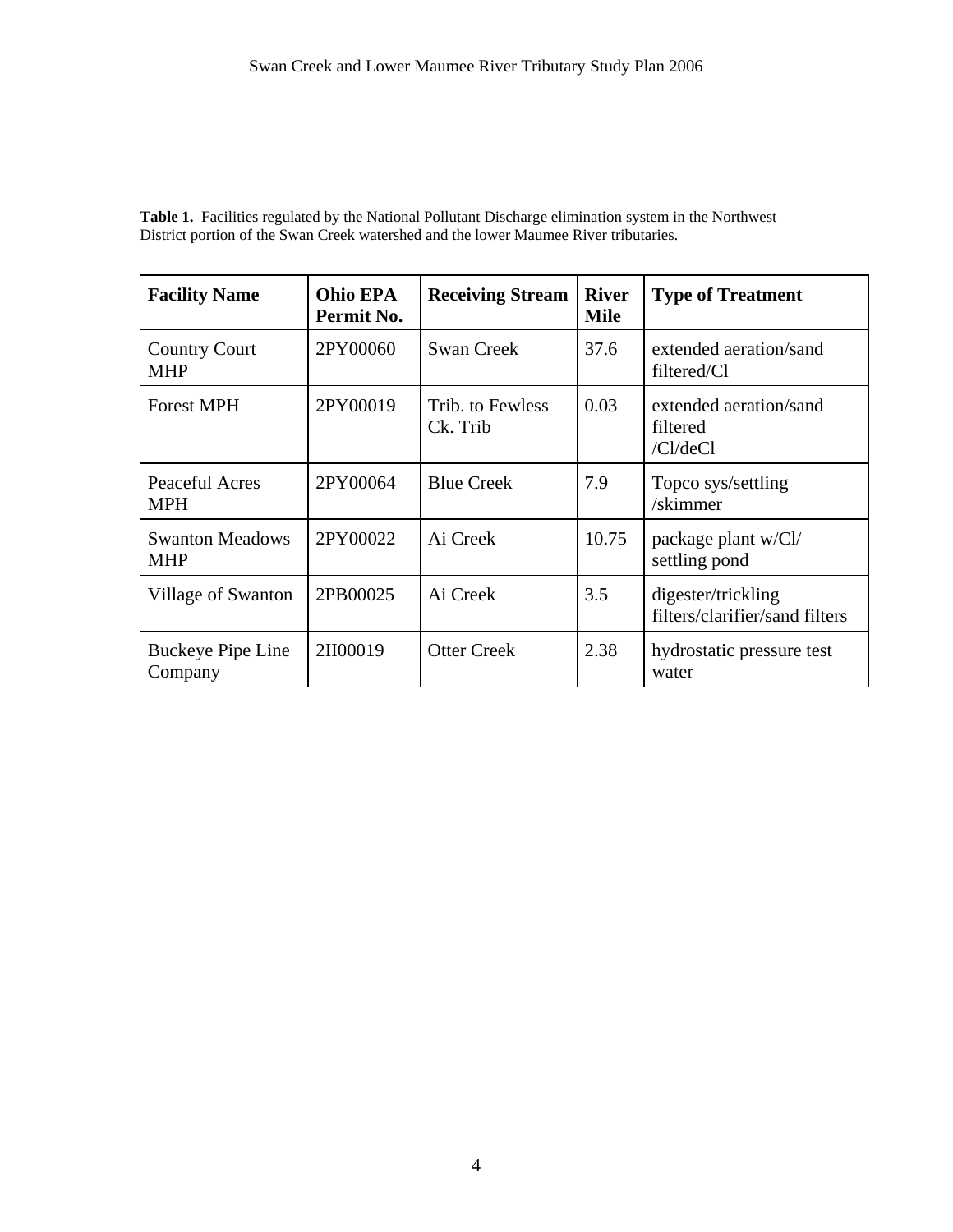| <b>RIVER CODE</b> | <b>RIVER</b>          | RM    | <b>LOCATION</b>                        | <b>DRAINAGE Area</b> | <b>LATITUDE D</b> | <b>LONGITUDE</b> | <b>USGS QUAD</b>    | <b>SAMPLING</b>   |
|-------------------|-----------------------|-------|----------------------------------------|----------------------|-------------------|------------------|---------------------|-------------------|
| 04-003-000        | Swan Creek            | 40.68 | Fulton Co. Rd. 6-1                     | 7.5                  | 41.6061           | $-83.9828$       | Swanton             | F, Mq, C, P       |
| 04-003-000        | Swan Creek            | 34.41 | Fulton Co. Rd. 3                       | 14.6                 | 41.5615           | $-83.9213$       | Swanton             | F, Mq, C, P       |
| 04-003-000        | Swan Creek            | 32.82 | TWP Rd 2.                              | 25.7                 | 41.5546           | $-83.9019$       | Swanton             | F, M, C, OC, S, P |
| 04-003-000        | Swan Creek            | 30.90 | Upst. St. Rt. 64 (drive into facility) | 28.2                 | 41.5679           | $-83.8748$       | Swanton             | F, M, C, P        |
| 04-003-000        | Swan Creek            | 25.99 | @ ST. RT. 295                          | 88.0                 | 41.5381           | $-83.825$        | Whitehouse          | C, P              |
| 04-003-000        | Swan Creek            | 24.70 | @Spencer Rd                            | 89.0                 | 41.5336           | $-83.8069$       | Whitehouse          | F, M, C, P        |
| 04-003-000        | <b>Swan Creek</b>     | 21.60 | NE of Whitehouse @ Stitt R             | 140.0                | 41.5372           | $-83.7678$       | Whitehouse          | F, M, C, P, FT    |
| 04-003-000        | <b>Swan Creek</b>     | 18.50 | Monclova @ albon                       | 146.0                | 41.5581           | $-83.7367$       | Maumee              | F, M, C, P        |
| 04-003-000        | <b>Swan Creek</b>     | 15.30 | Upst. Salsibury Rd.                    | 160.0                | 41.5833           | $-83.7028$       | Maumee              | F, M, C, P, FT    |
| 04-003-000        | <b>Swan Creek</b>     | 10.84 | St Rt 20/ Reynolds Rd                  | 192.0                | 41.6114           | $-83.6647$       | Maumee              | F, M, C, P        |
| 04-003-000        | <b>Swan Creek</b>     | 6.00  | adj. Arlington Ave                     | 199.0                | 41.6228           | $-83.5365$       | Rossford            | C, OC, S, P       |
| 04-003-000        | <b>Swan Creek</b>     | 4.40  | Upst. South Ave                        | 200.0                | 41.6297           | $-83.5883$       | Toledo              | F, M              |
| 04-003-000        | <b>Swan Creek</b>     | 4.20  | Dst. South Avenue                      | 200.0                | 41.6306           | $-83.5875$       | Toledo              | F, M, C, OC, S, P |
| 04-003-000        | Swan Creek            | 1.58  | @ City Park Avenue                     | 203.0                | 41.6414           | $-83.5575$       | Toledo              | F, M, C, OC, S, P |
| 04-003-000        | Swan Creek            | 0.19  | OC Bridge                              | 204.0                | 41.6464           | $-83.5365$       | Toledo              | OC, S, P          |
| 04-003-002        | <b>Blystone Ditch</b> | 0.54  | Monclova Rd.                           | 6.5                  | 41.5590           | $-83.7248$       | Maumee              | F, Mq, C, P       |
| 04-003-003        | <b>Fewless Creek</b>  | 1.80  | Fulton County Rd. 4 (Utah)             | 5.9                  | 41.5500           | $-83.9407$       | Swanton             | F, Mq, C, P       |
| 04-004-000        | <b>Wolf Creek</b>     | 4.06  | Albon Rd.                              | 7.9                  | 41.6064           | $-83.7375$       | Maumee              | F, Mq, C, P       |
| 04-004-000        | <b>Wolf Creek</b>     | 1.96  | Perrysburg-Holland Rd.                 | 12.9                 | 41.6106           | $-83.7034$       | Maumee              | F, Mq, C, P       |
| 04-004-000        | <b>Wolf Creek</b>     | 0.48  | Holland-Sylvania Rd.                   | 26.1                 | 41.6094           | $-83.6842$       | Maumee              | F, M, C, OC, S, P |
| 04-005-000        | <b>Cairl Creek</b>    | 1.32  | Pilliad Rd.                            | 10.6                 | 41.6072           | $-83.6995$       | Maumee              | F, Mq, C, P       |
| 04-006-000        | <b>Blue Creek</b>     | 9.97  | Fulton Co. Rd. 3                       | 7.4                  | 41.4928           | $-83.9026$       | Colton              | F, Mq, C, P       |
| 04-006-000        | <b>Blue Creek</b>     | 7.80  | Manore Rd.                             | 12.9                 | 41.4953           | $-83.8557$       | <b>Grand Rapids</b> | F, Mq, C, P       |
| 04-006-000        | <b>Blue Creek</b>     | 5.57  | St. Rt. 295                            | 27.0                 | 41.4947           | $-83.8266$       | <b>Grand Rapids</b> | F, M, C, P        |
| 04-006-000        | <b>Blue Creek</b>     | 0.73  | Finzel Rd.                             | 44.5                 | 41.5269           | $-83.7810$       | Whitehouse          | F, M, C, OC, S, P |
| 04-008-000        | Harris Ditch          | 1.55  | St. Rt. 295                            | 7.7                  | 41.4786           | $-83.8263$       | <b>Grand Rapids</b> | F, Mq, C, P       |
| 04-010-000        | Ai Creek              | 10.44 | Co. Rd. L (in town of Ai)              | 6.8                  | 41.6284           | $-83.9365$       | Assumption          | F, Mq, C, P       |
| 04-010-000        | Ai Creek              | 8.29  | Co. Rd. L (east of town of Ai)         | 12.5                 | 41.6284           | $-83.9253$       | Assumption          | F, Mq, C, P       |
| 04-010-000        | Ai Creek              | 3.50  | Swanton WWTP effluent                  | 17.5                 | 41.5910           | $-83.9022$       | Swanton             | C, OC, P, E       |
| 04-010-000        | Ai Creek              | 2.10  | Scott Rd.                              | 19.5                 | 41.5877           | $-83.8633$       | Whitehouse          | F, Mq, C, P       |
| 04-010-000        | Ai Creek              | 1.66  | St. Rt. 2                              | 49.3                 | 41.5826           | $-83.8611$       | Whitehouse          | F, M, C, OC, S, P |

**Table 2.** Geometric and Historic sample sites for the Swan Creek basin and lower Maumee River tributaries, 2006.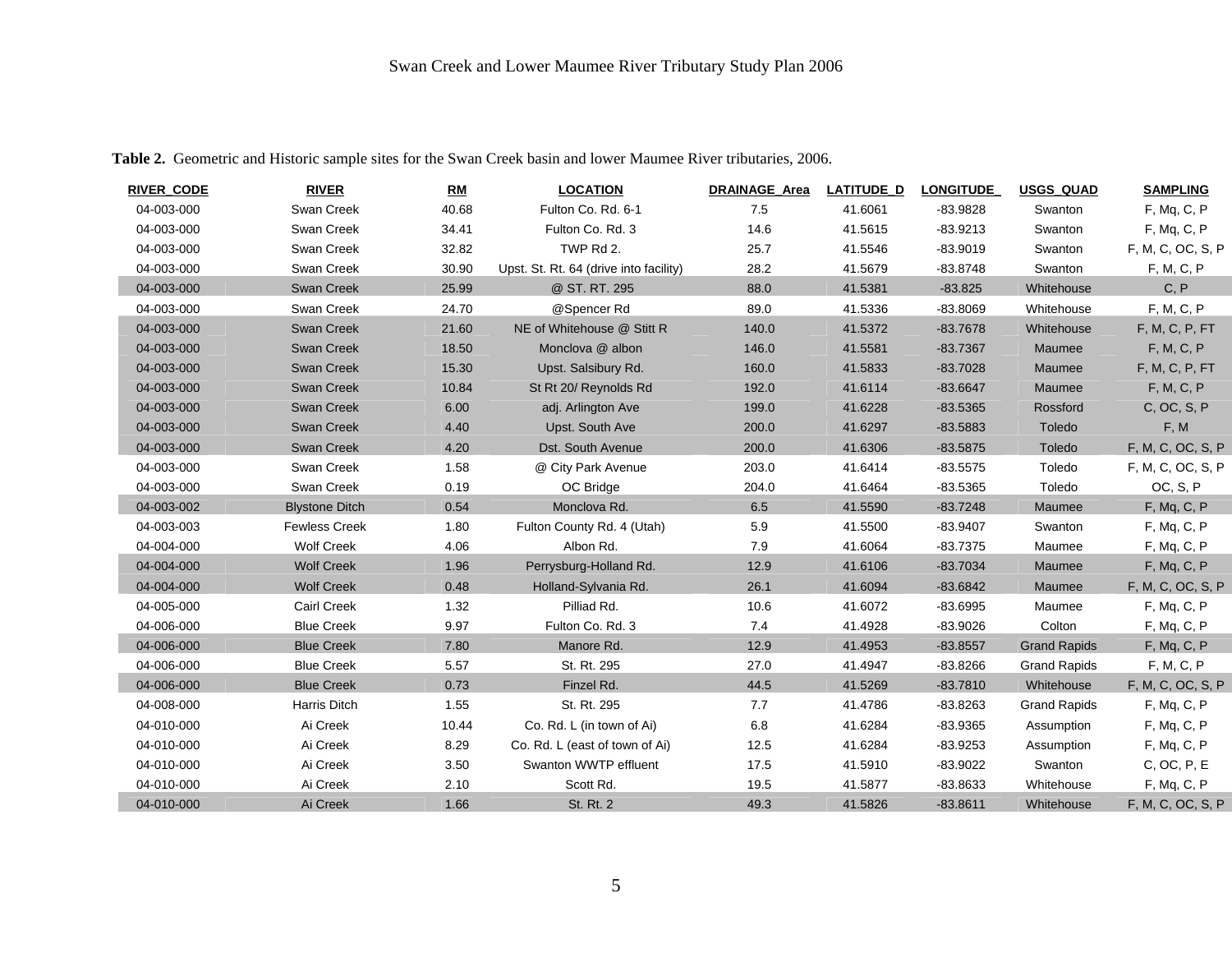| 04-011-000        | Delaware Creek                 | 0.38 | <b>Rohr Drive</b>   | 2.5                  | 41.6083    | $-83.5964$       | Rossford         | F, Mg, C, OC, S, P  |
|-------------------|--------------------------------|------|---------------------|----------------------|------------|------------------|------------------|---------------------|
| <b>RIVER CODE</b> | <b>RIVER</b>                   | RM   | <b>LOCATION</b>     | <b>DRAINAGE Area</b> | LATITUDE D | <b>LONGITUDE</b> | <b>USGS QUAD</b> | <b>SAMPLING</b>     |
| 04-012-000        | <b>Grassy Creek</b>            | 4.85 | Ford Rd.            | 7.9                  | 41.5775    | $-83.5775$       | Rossford         | F, Mq, C, P         |
| 04-012-000        | <b>Grassy Creek</b>            | 1.48 | Glenwood Rd.        | 11.7                 | 41.6076    | $-83.5580$       | Rossford         | C, OC, S, P         |
| 04-012-001        | Grassy Cr diversion (RM 17.07) | 0.28 | Grand Rapids Rd.    | approx. 14.0         | 41.5406    | $-83.682$        | Maumee           | F, Mq, C, P         |
| 16-200-000        | <b>Otter Creek</b>             | 6.00 | Oakdale Ave.        | 3.6                  | 41.3719    | $-83.3000$       | Oregon           | F, Mg, C, OC, S, P  |
| 16-200-000        | <b>Otter Creek</b>             | 2.13 | Millard Rd.         | 6.5                  | 41.67      | $-83.4694$       | Oregon           | F, Mg, C, OC, S, P  |
| 16-200-000        | <b>Otter Creek</b>             | 3.10 | Consaul Rd          | 5.4                  | 41.3925    | $-83.2840$       | Elmore           | F, Mg, C, OC, S, P  |
| 16-200-000        | Otter Creek                    | 0.50 | CSX bridge          | 7.4                  | 41.4126    | $-83.2720$       | Elmore           | F, Mq, C, OC, S, P, |
| 04-003-001        | Heilman Ditch                  | 1.76 | St Rt 20/ Conant Rd | 10.8                 | 41.5782    | $-83.6624$       | Maumee           | C, Mg, P            |

| <b>Sites</b>         |    | <b>Sampling Methods</b>         |
|----------------------|----|---------------------------------|
| Grey=Historical Site | F  | <b>Fish</b>                     |
| White=Geometric Site | M  | Macroinvertebrate quantitative  |
|                      | Mq | Macroinvertebrate qualitative   |
|                      | C  | <b>Water Chemistry</b>          |
|                      | CO | <b>Water Chemistry Organics</b> |
|                      | Е  | <b>WWTP</b> effluent chemistry  |
|                      | S  | Sediment chemistry              |
|                      | P  | Pathogen                        |
|                      | FT | <b>Fish Tissue</b>              |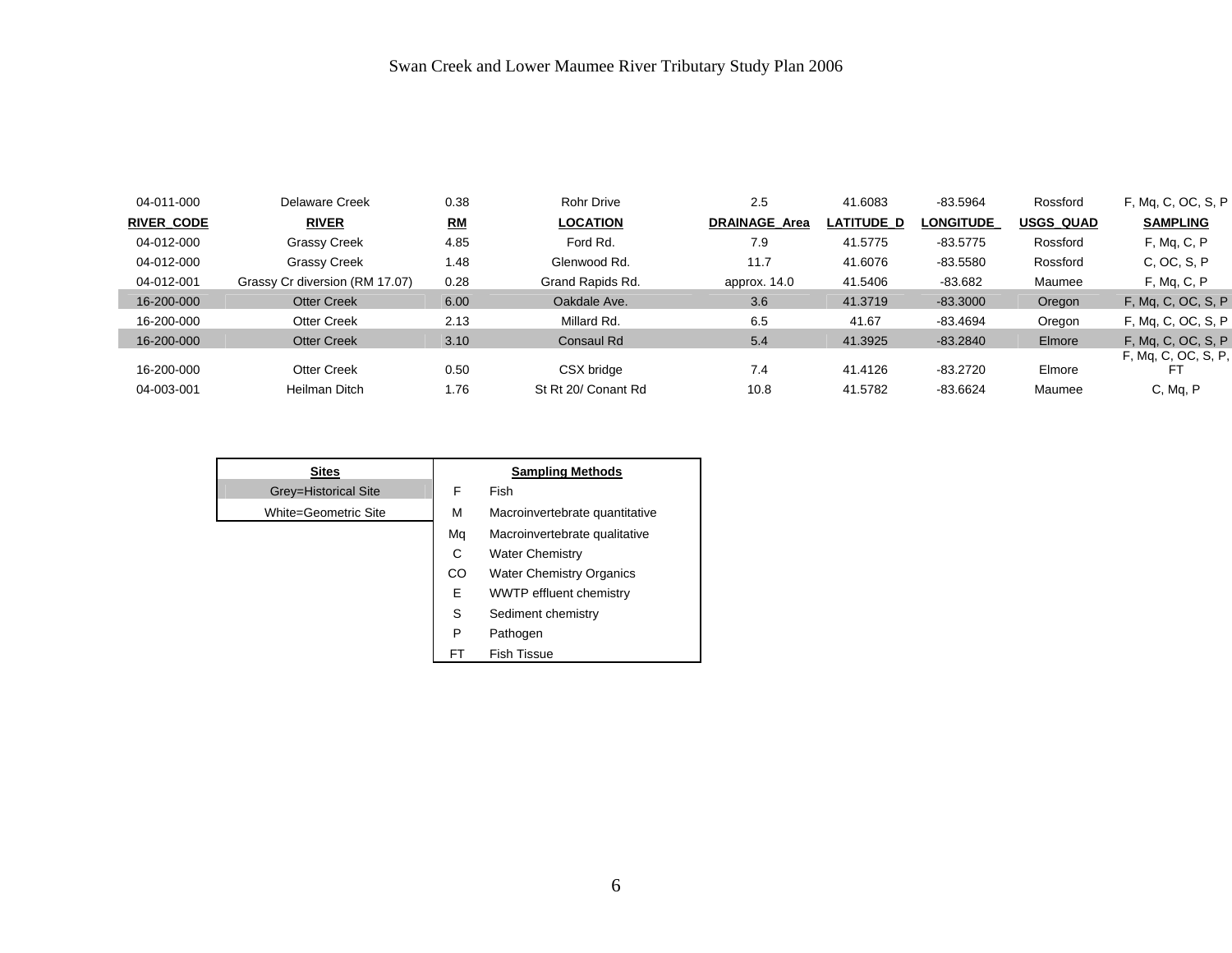**Table 3.** Sampling locations selected for Fish Tissue on Swan, Delaware, Grassy, and Otter Creeks, 2006.

# **2006 Swan Creek & Lower Maumee River Tributary Fish Tissue Sampling Locations**

| <b>Sampling Location</b>               | <b>River Mile</b> |
|----------------------------------------|-------------------|
| <b>Swan Creek</b>                      |                   |
| Stitt Rd.                              | 21.6              |
| Strayer Rd. (Fish Kill Site)           | 15.3              |
| Swan Creek Park (Close to the Airport) | 9.0               |
| Dst. Hawley Rd.                        | 2.6               |
| Dst. St. Clair Rd.                     | 0.5               |
| <b>Delaware Creek</b>                  |                   |
| <b>US 24</b>                           | 0.4               |
| <b>Grassy Creek</b>                    |                   |
| Lime City Rd.                          | 0.4               |
| <b>Otter Creek</b>                     |                   |
| Otter Creek Rd.                        | 0.5               |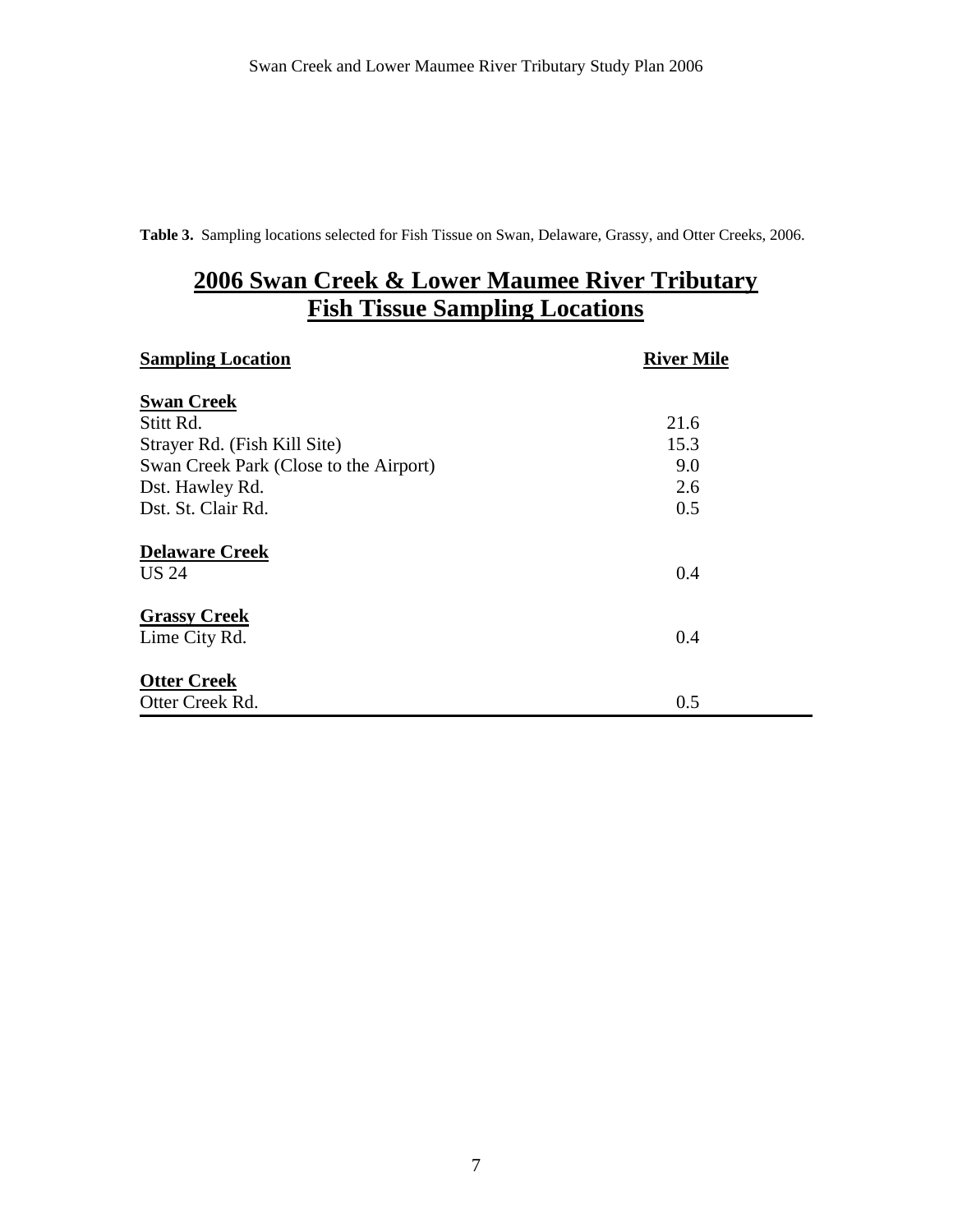# **BELOW IS A LIST OF IMPORTANT AND FREQUENTLY CALLED PHONE NUMBERS FOR THE TOLEDO POLICE DEPARTMENT.**

### **\*NOTE\* ALL NUMBERS ARE 419 AREA CODE.**

|                                                            | 245-3340       |  |  |
|------------------------------------------------------------|----------------|--|--|
| <i><b>*Emergency Number for callers outside Toledo</b></i> | 1-419-936-8990 |  |  |
| <b>Police Headquarters:</b>                                |                |  |  |
|                                                            | 245-3200       |  |  |
|                                                            | 245-3205       |  |  |
|                                                            | 245-3100       |  |  |
| Telecommunication Device for the Deaf (T.D.D.)             | 936-2529       |  |  |
|                                                            | 245-3105       |  |  |
|                                                            | 245-3241       |  |  |
| <b>Central District Station:</b>                           |                |  |  |
|                                                            | 245-3246       |  |  |
|                                                            | 245-3142       |  |  |
|                                                            | 245-3313       |  |  |
|                                                            | 245-3153       |  |  |
|                                                            | 245-3242       |  |  |
|                                                            | 245-1160       |  |  |
|                                                            | 245-3186       |  |  |
|                                                            | 245-3254       |  |  |
| <b>Scott Park District Station:</b>                        |                |  |  |
|                                                            | 936-2000       |  |  |
|                                                            | 936-2933       |  |  |
|                                                            | 936-3449       |  |  |
|                                                            | 936-2992       |  |  |
| <b>Northwest District Station</b>                          |                |  |  |
|                                                            | 936-3800       |  |  |
|                                                            | 936-3813       |  |  |
|                                                            | 936-3850       |  |  |
|                                                            | 936-3854       |  |  |
| <b>Miscellaneous Number:</b>                               |                |  |  |
|                                                            | 255-1111       |  |  |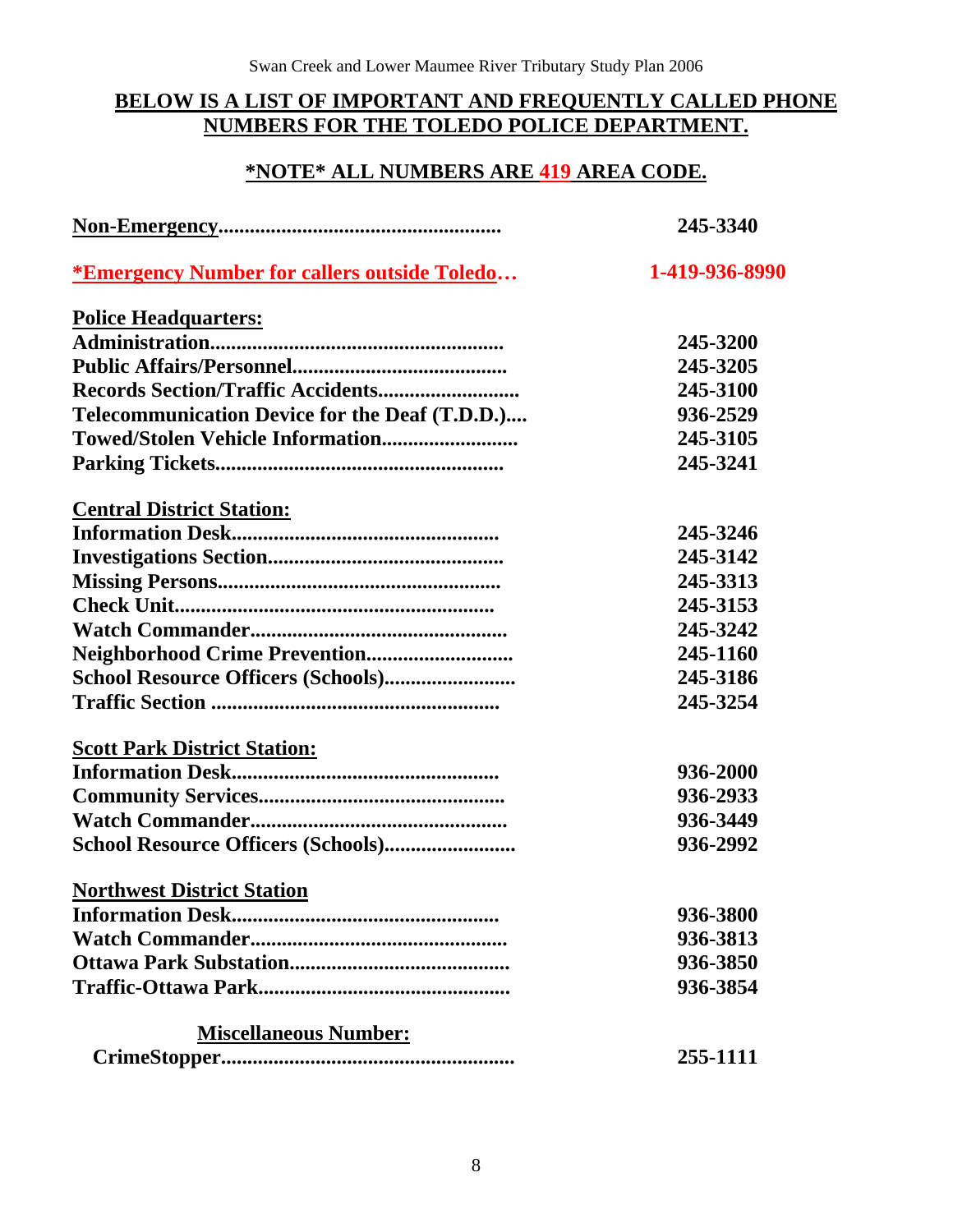# **HOSPITALS NEAR TOLEDO**



- 3. St Charles Mercy Hospital 2600 Navarre Ave, Oregon, OH (4.03 miles away) 419-696-7200
- 4. St Anne Mercy Hospital 3404 W Sylvania Ave, Toledo, OH (4.12 miles away) 419-407-2663
- 5. Medical College of Ohio 3000 Arlington Ave # 12, Toledo, OH (4.28 miles away) 419-383-4000
- away) 419-690-7900
- **Surgery Center At Regency Park** 8. Rosa Perez 2000 Regency Ct # 101, Toledo, OH (5.47 miles away) 419-882-0003
- 9. **Flower Hospital** 5200 Harroun Rd, Sylvania, OH (7.88 miles away) 419-824-1444
- 10. St Luke's Hospital 5901 Monclova Rd, Maumee, OH (9.84 miles away) 419-893-5911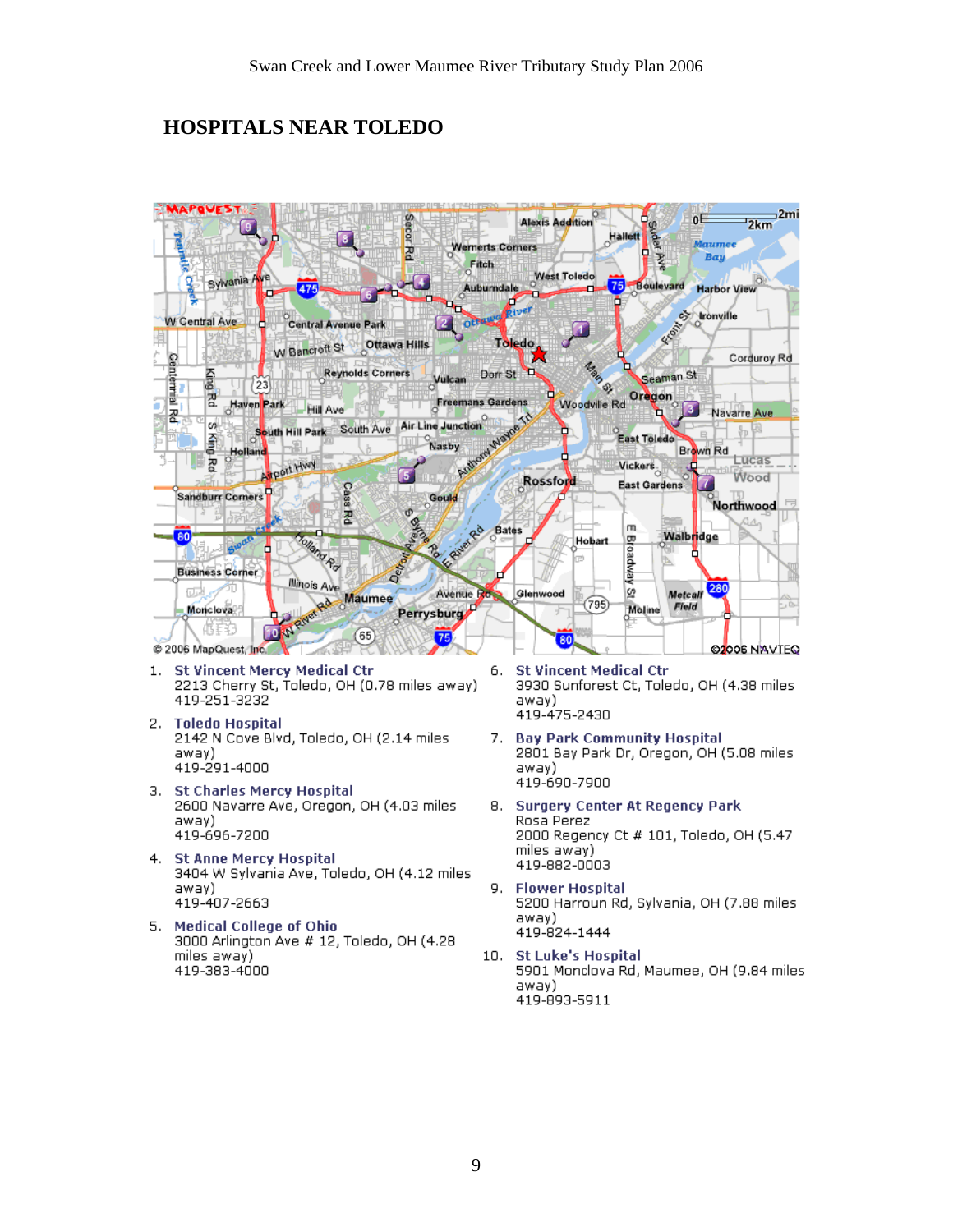#### St Vincent Mercy Medical Ctr: 419-251-3232 2213 Cherry St Toledo OH 43608 US

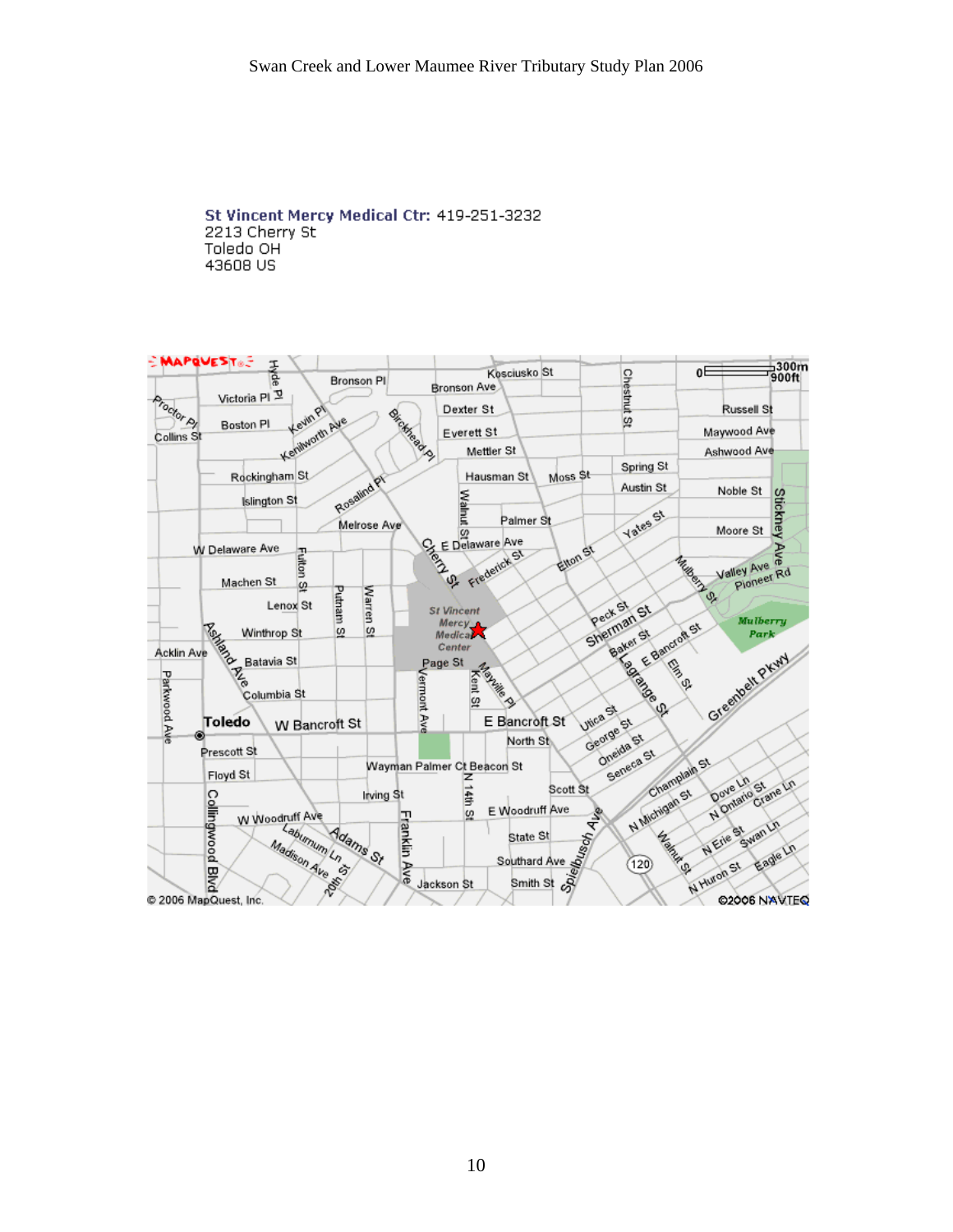Toledo Hospital: 419-291-4000 2142 N Cove Blvd Toledo OH 43606 US

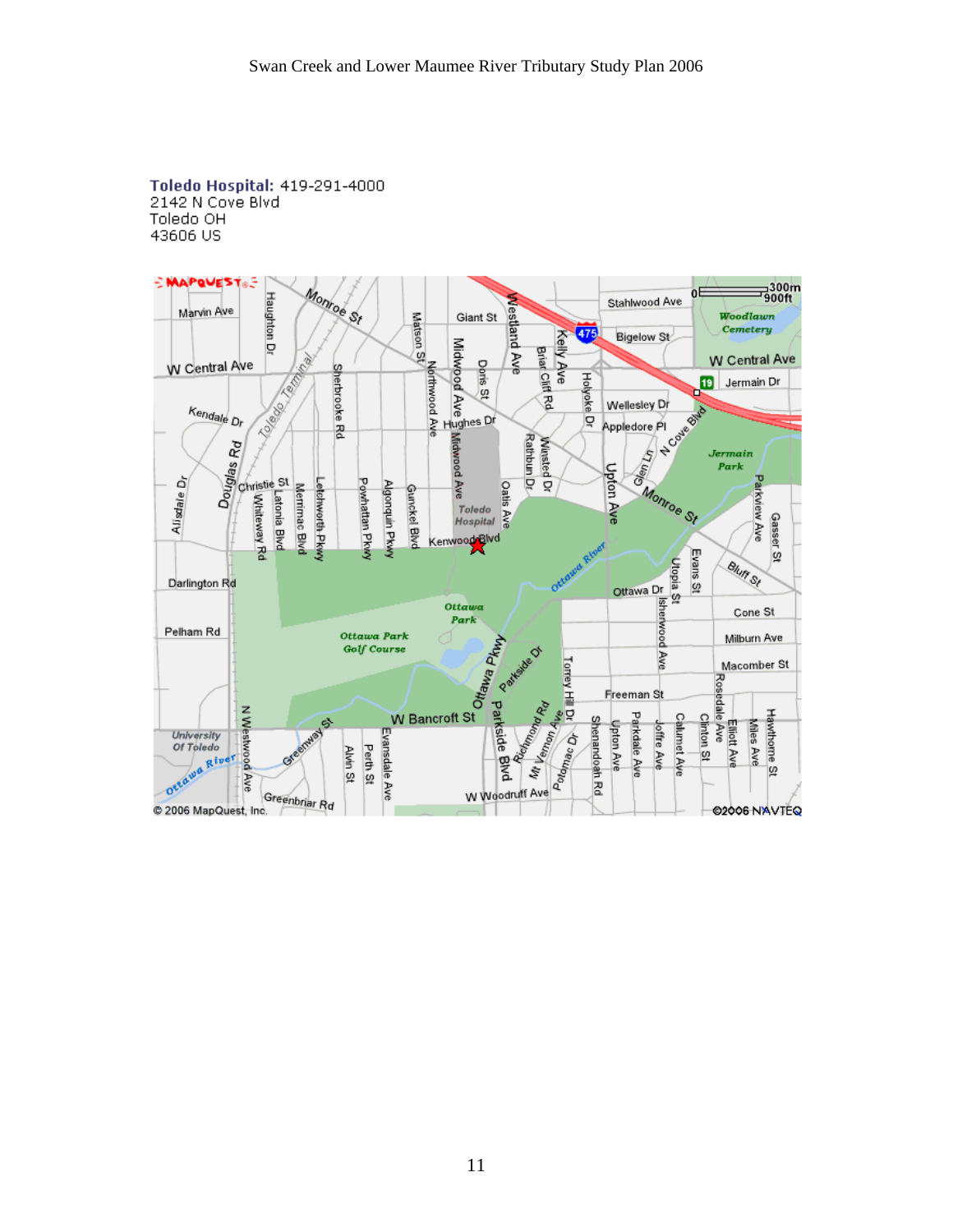#### St Charles Mercy Hospital: 419-696-7200 2600 Navarre Ave Oregon OH 43616 US

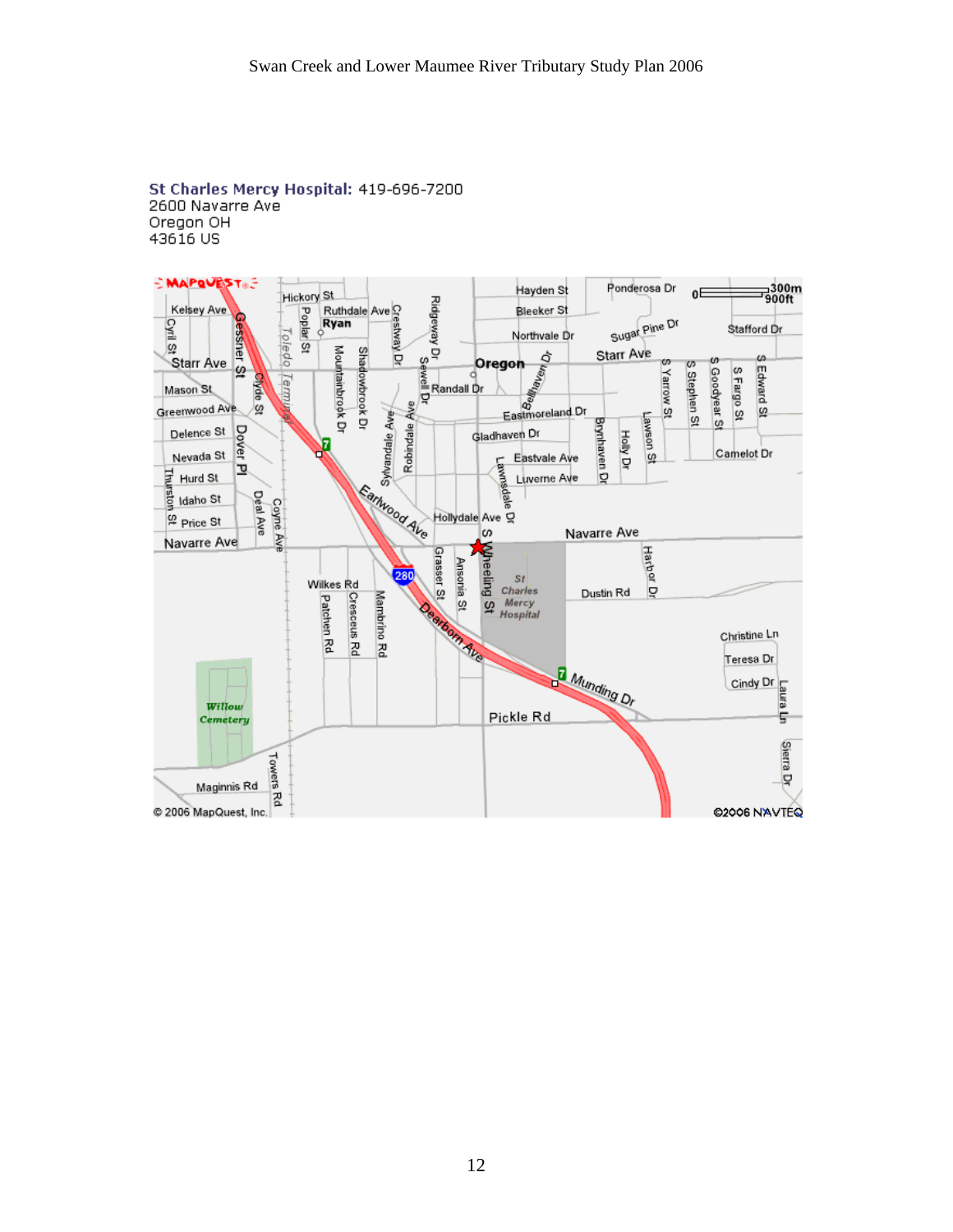#### St Anne Mercy Hospital: 419-407-2663 3404 W Sylvania Ave Toledo OH 43623 US

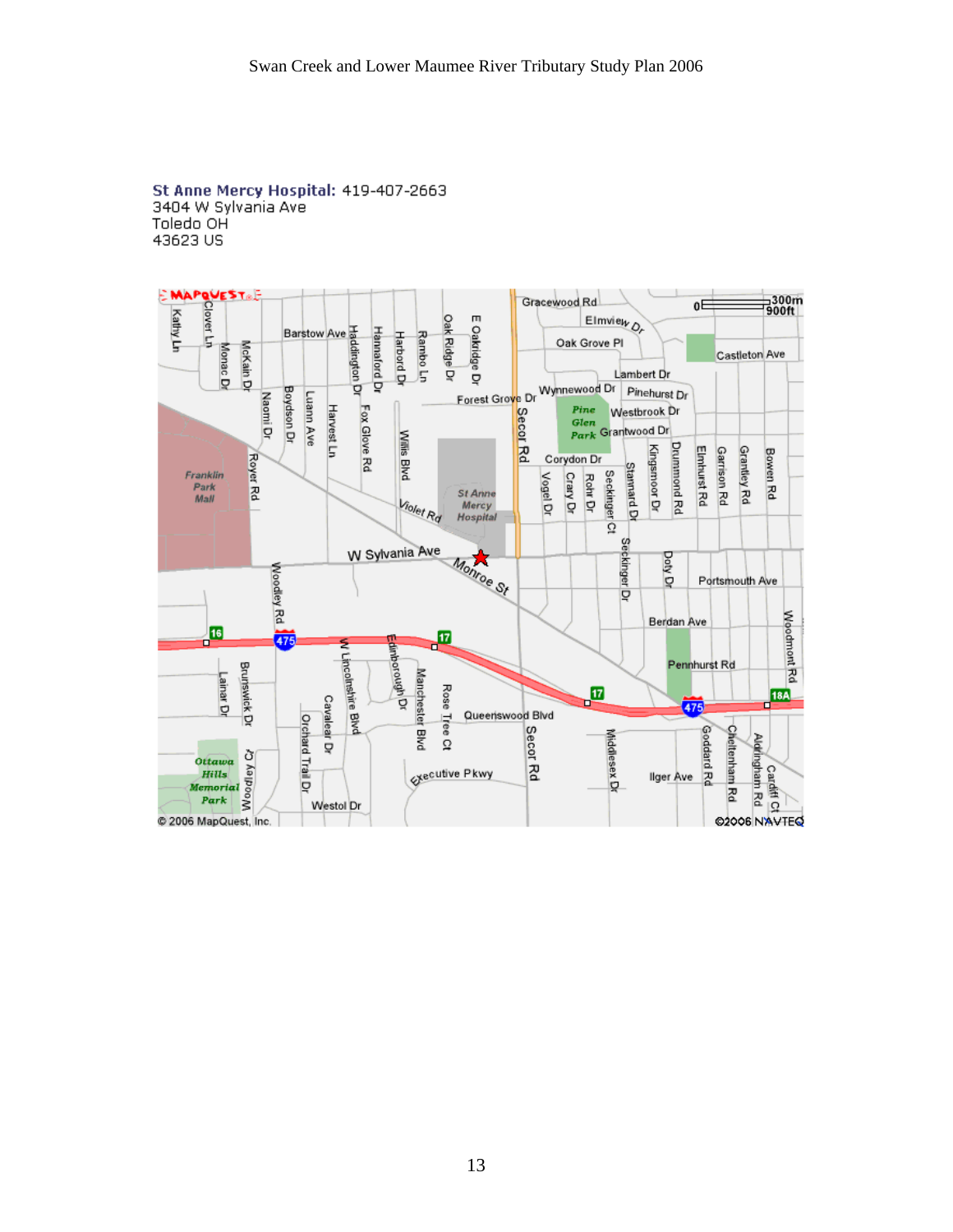#### Medical College of Ohio: 419-383-4000 3000 Arlington Ave # 12 Toledo OH 43614 US

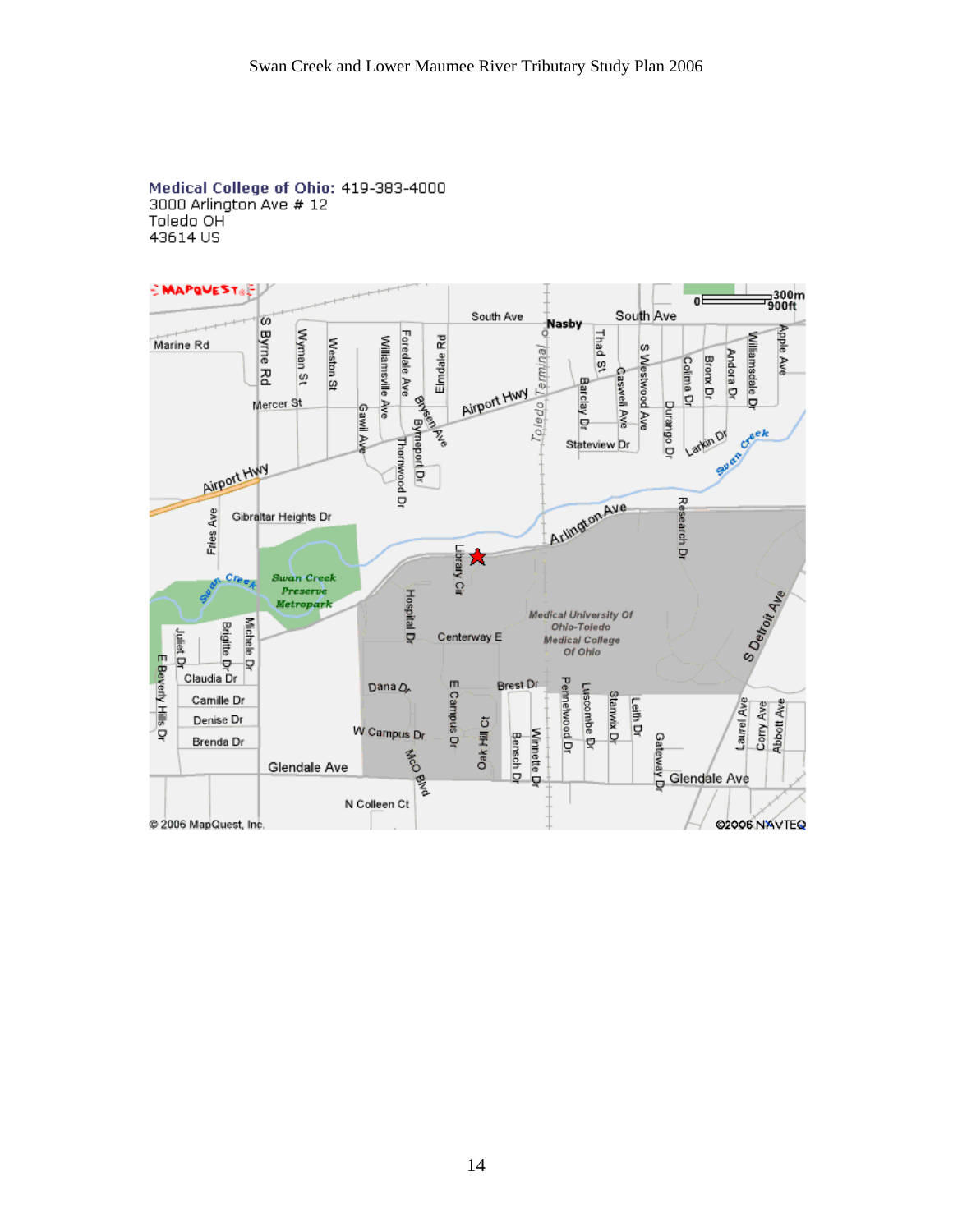

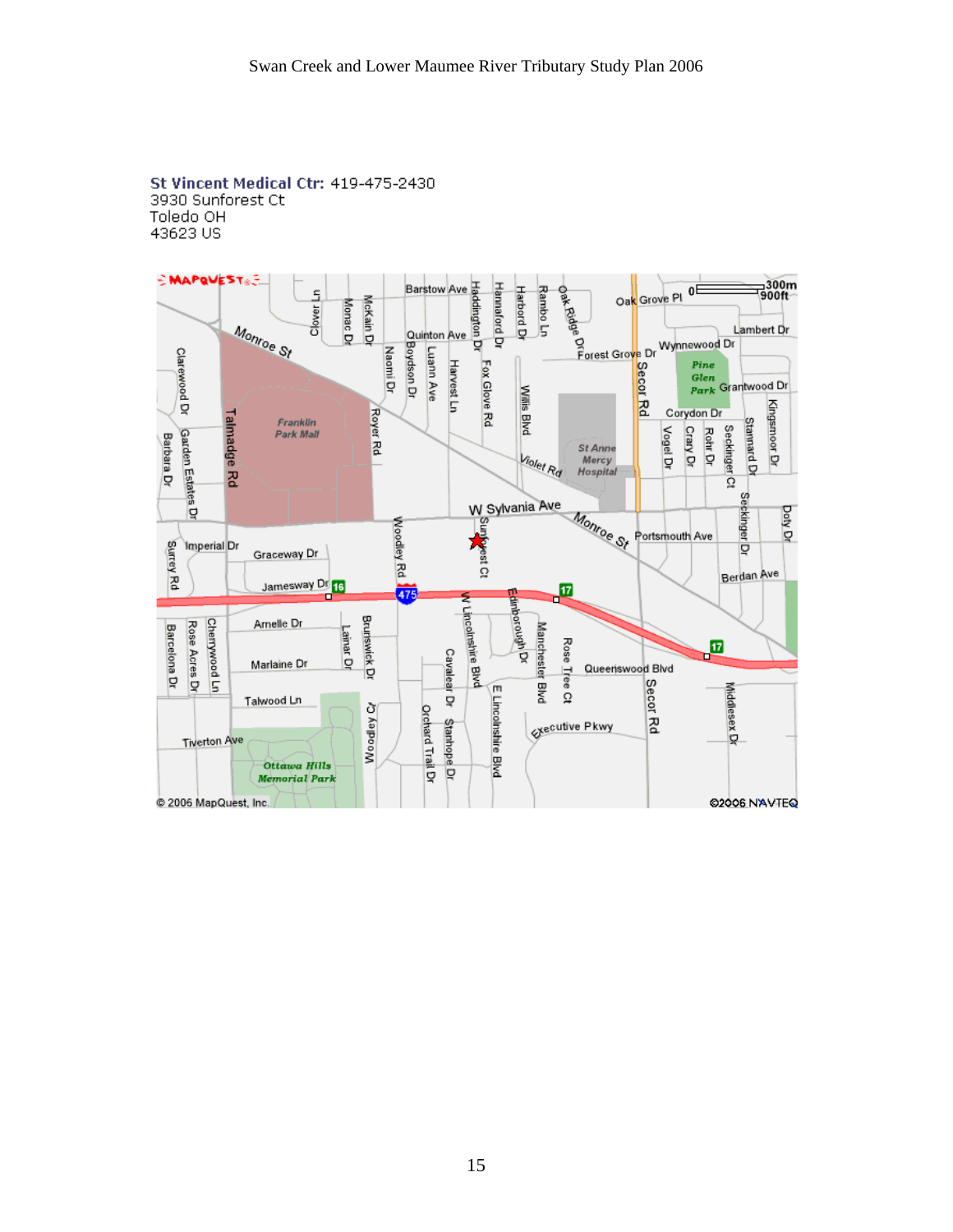#### Bay Park Community Hospital: 419-690-7900 2801 Bay Park Dr Oregon OH 43616 US

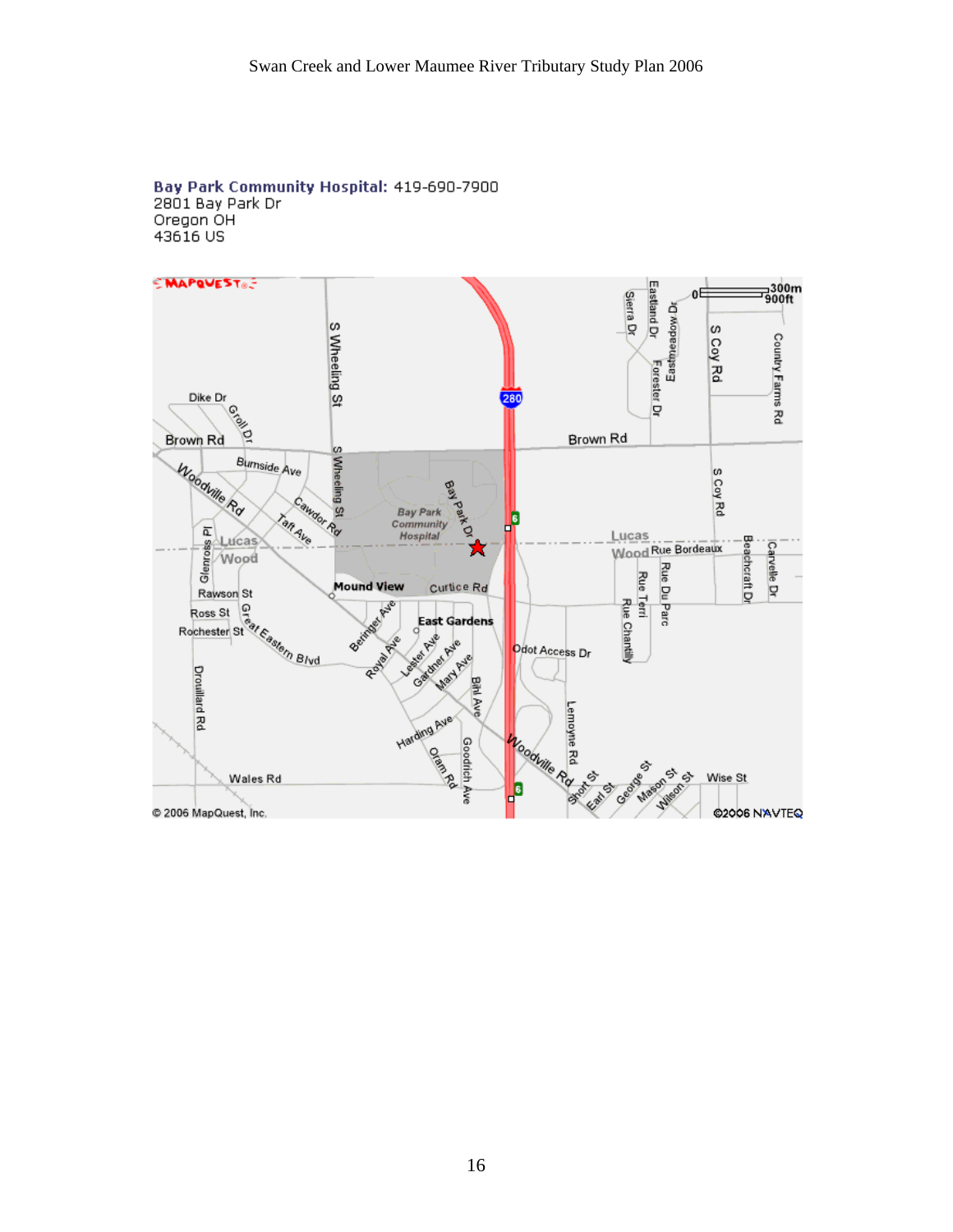Surgery Center At Regency Park: 419-882-0003 2000 Regency Ct # 101 Toledo OH 43623 US

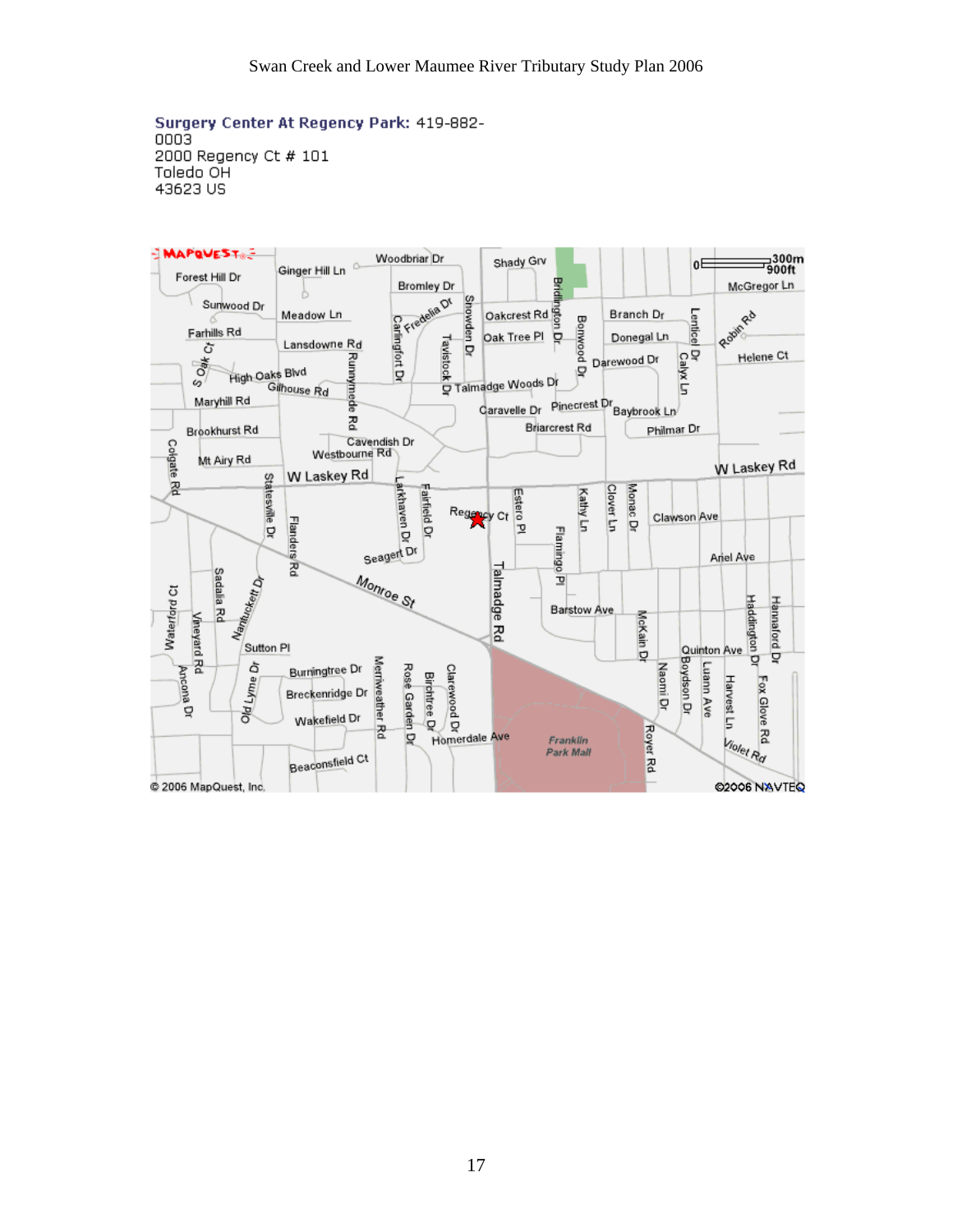Flower Hospital: 419-824-1444 5200 Harroun Rd Sylvania OH 43560 US